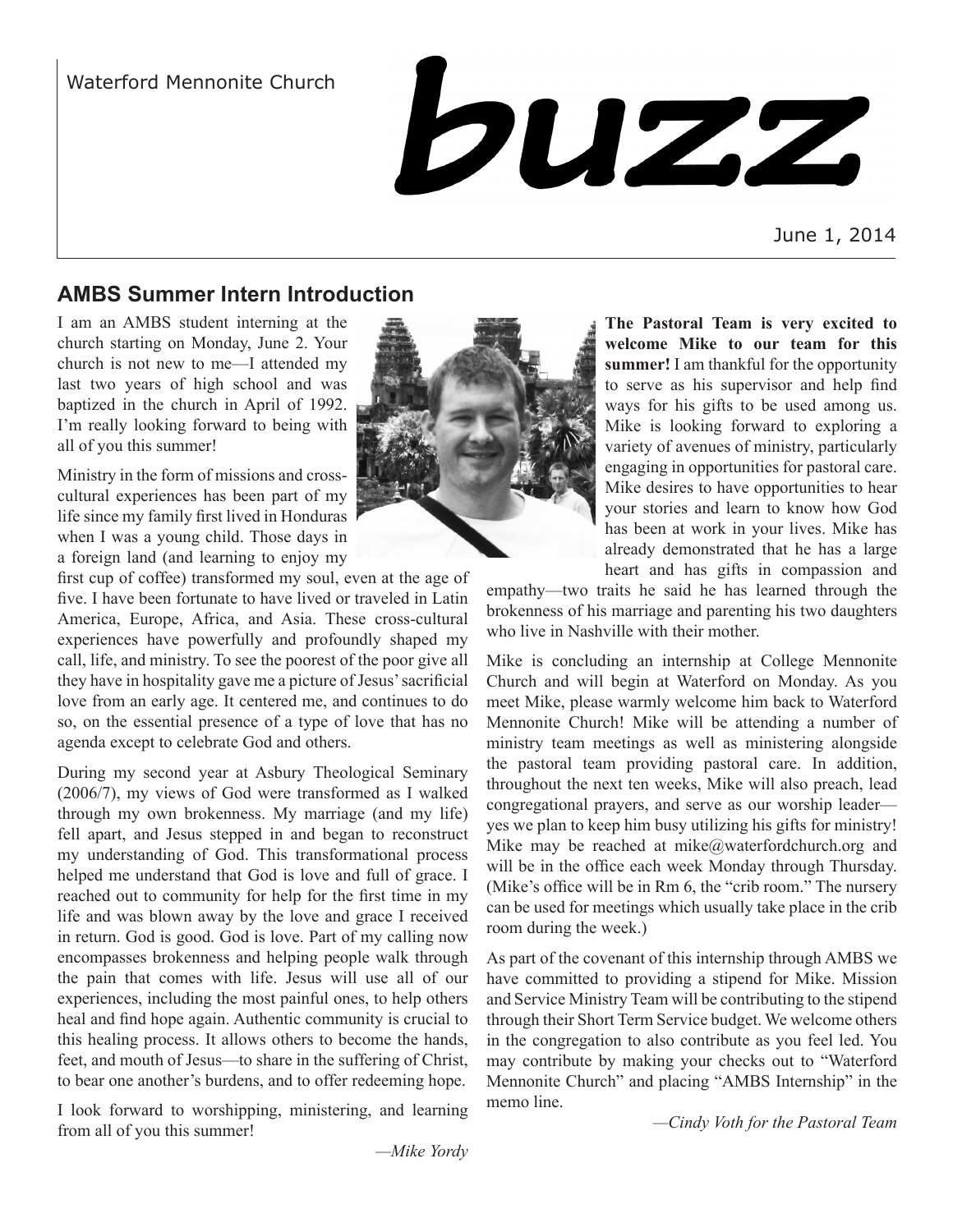## **Ecuador Mission Kick-Off**

The Two-Way Mission with Ecuadorian Peoples was officially launched last Saturday with a Kick-Off Event at Waterford Mennonite Church (WMC). More than a hundred and fifty people attended the celebration, including representatives from Mennonite Mission Network (MMN) and several other Goshen area churches, a group of missionaries who have served in Ecuador and the Argentine Chaco, Goshen College students who have lived or studied in Latin America, and friends and relatives of the Ross Richer family.

The evening began with music performed by a group of talented Goshen College graduates who grew up in Ecuador,

a native of Otavalo named Mauricio Chavez and two children of Colombian missionaries, Daniel and Juan Moya. Ceviche, an Ecuadorian dish made of shrimp and fresh vegetables, was prepared by our own Josiah Graber-Ditzler and



served with popcorn as an appetizer. Steve Fath offered a warm welcome to all in attendance, followed by prayers by MMN staff member Sharon Norton (English) and Colombian missionary Cesar Moya (Spanish). Laurina and Josiah Graber-Ditzler, working alongside Sherry Mast, coordinated the dinner, set up and clean up. The main course featured barbecued ribs



and chicken prepared by an award-winning chef, Gerald Straw. John Wenger served as Gerald's right-hand man. Karen Hostetler baked dinner rolls. Merrill and Lola

Gingerich provided soft-serve ice cream and many others, including members of the Gelassenheit class, brought homemade cookies and brownies for dessert.

The program began with a story, Jane Ross Richer's retelling of the encounter between Jesus and his disciples on the shore of Lake Galilee soon after his resurrection. She reflected on how Christ met the disciples where they were, and how Peter was willing to "jump out of the boat" to respond to Jesus' call. A panel of four people were then invited to come forward, each speaker responding to a particular question:

#### **Why is it important for Christians to … ?**

…accompany indigenous people? Byrdalene Horst, former MMN missionary in the Argentine Chaco

…care for God's creation? Bill Minter, WMC Member and Land Manager at Merry Lea Environmental Learning Center

…empower women in a Latin American context? Patricia Urueña, Colombian native and MMN mission worker in

#### Quito, Ecuador

…accompany the leaders of indigenous churches? Keith Kingsley, former MMN missionary in the Argentina Chaco

Jerrell Ross Richer followed this presentation with a story about a species of migratory bird, known as Mapitza among the Ashaninka people, to illustrate the family's vision for a two-way mission linking two hemispheres—North and South. The program concluded with a request for support by Dave Leatherman and a final prayer by Ursula Hess.

A special thank you goes to the members of the Ecuador Ministry Support Team who helped organize the event—Laurina and Josiah Graber-Ditzler, Sherry Mast, Dave Leatherman, Steve

and Debbie Fath, Jan Oostland, Virginia Wenger and the many others who volunteered to help with set-up, preparation, clean-up and the serving of the food, including Ruthie Saunders, Denise, Gilberto and Camila Perez Diener, Audrey Oostland, Lynda Hollinger-Janzen and JD and Andrew Smucker. Ryan Oostland managed the sound system with guidance from Len Emery.

Thanks also to the WMC Endowment Fund and the donors who underwrote the cost of the meal,

as well as the leadership at Waterford Mennonite Church, especially Pastors Neil Amstutz and Cindy Voth, for their encouragement.

What kind of support do we need now and throughout the next three years?

#### **We welcome your prayers for:**

- Good connections within indigenous communities
- Open communication with members of the Ecuador partnership—Mennonite Mission Network, the Colombian Mennonite Church, the Central Plains Conference of Mennonite Church USA and the newly formed Mennonite Anabaptist Christian Church of Ecuador
- Adaptability to changing roles and responsibilities for our family
- Financial commitments to cover the ministry expenses
- Volunteers willing to assist in various ways, especially someone who can manage an email list

#### **For what are we grateful?**

• Mennonite Mission Network's vision for work among indigenous churches

- The inspiration of missionaries who have gone before us
- The opportunity to respond to God's call to accompany indigenous communities
- The listening, guidance and encouragement of our church, family and friends

• The many people who have already shown their support in tangible ways and are committed to continuing to do so in the future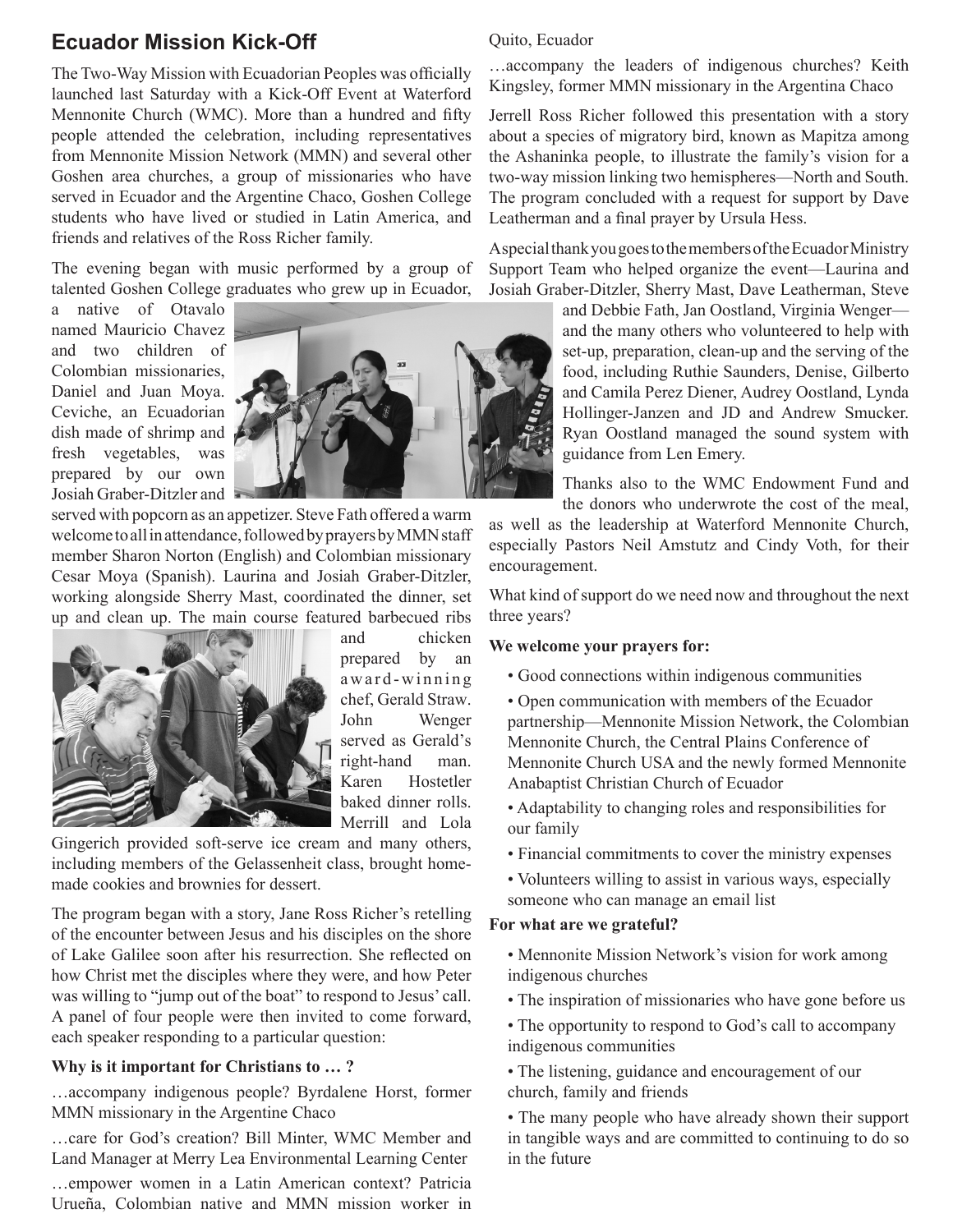

**Guests at the Ecuador Mission Kick-off from left: Byrdalene Horst (retired MMN missionary in the Argentine Chaco), Roger Richer (retired Mennonite Pastor and Jerrell's father) and Orville and LaJane Yoder.**

## **Ross Richer Support**

Important piece of news to all of those who want to support the Ross Richer family. Linda Shelly sent a link to a webpage that features their Ecuador Mission—it includes a photo of the Ross Richer family, a brief description of the mission, and a link people can click to make donations. You can check it out here:

http://www.mennonitemission.net/OurWork/Workers/ Pages/JaneandJerrellRossRicher.aspx

Thanks for all your help—we are very excited about the Kick-Off Dinner on Saturday evening (see pg 2) and appreciate everything you did to make this a reality. We are very grateful for the many people that came to support the Ross Richer family, ate with us talked with us, and listened to our stories. It was wonderful to have a group of musicians from South Bend with us to entertain us with beautiful South American music.

Please read their job description and their prayer letter as you find them in your mail boxes and on the table by the participation station. Please remember the family in your prayers and do fill out those Partnership Commitment Cards indicating your prayer and/or financial support. You may mail the letter with the commitment card either directly to Mennonite Mission network or place them into the church office mailbox. You may also make your commitment online as indicated above.

—Ross Richer Missionary Support Team

## **Mennonite Disaster Service Update**

This week, the house on Buchanan St. in New Orleans continues to be the focus of our partnership with Faith Temple Church of God; Pastor Jerone Dabon of Faith Temple and Bob Troyer and Leonard Penner of College Mennonite are preparing it for insulation, and an electrical contractor is nearing completion with the wiring.

### **Thank You**

Thanks for everyone's thoughts and prayers and flowers (church as a whole and, in particular, Koinonia Sunday School Class) this last month with the passing of my mom. It was very thoughtful and sweet. I appreciate it greatly.

—Mandy Schmidt

## **WMC Church Library Additions**

**230.97** *Discerning God's Will Together: Biblical Interpretation in the Free Church Tradition* by Ervin Stutzman. This book invites congregations to learn communal forms of biblical interpretation through which to implement discernment practices guiding us through today's challenging ethical and theological riddles.

**248.8** *Ordinary Miracles: Awakening to the Holy Word of Parenting* by Rachel S. Gerber. Overburdened parents will find encouragement in Rachel's own story of how, in her darkest hour of disorientation in the most mundane and ordinary days of motherhood, and in moments of exhilaration, joy, and beauty, God is present!

**261.7** *Politics Under God* by John Harold Redekop. Redekop affirms politics as an appropriate arena of Christian service and government as an institution established by and accountable to God.

**266** *Welcome to Iran! Christian Encounters with Shia Muslims* by Wallace Shellenberger. The Shellenbergers narrate how their years in Iran transformed their thinking on religion, politics, and the cultural differences between the Middle East and the West.

**280** *No Strings Attached: Boundary Lines in Pleasant Places: A History of Warren Street/Pleasant Oaks Mennonite Church* by Rachel Nafziger Hartzler.

**289.7** *Pacifists In Chains: The Persecution of Hutterites during the Great War* by Duane C. S. Stolzfus. This book tells the story of four young Hutterite men who refused to perform military service in World War I.

**362.17** *Living Thoughtfully, Dying Well: A Doctor Explains How to Make Death a Natural Part of Life* by Glen E. Miller. Miller invites readers into conversation about the spirituality of dying as he explores a variety of beliefs about death and dying.

**616.8** *The 36-hour Day: A Family Guide to Caring for People who have Alzheimer Disease, Related Dementias, and Memory Loss* by Peter Rabins.

**646.7** *The 5 Love Languages: The Secret to Love that Lasts* by Gary Chapman. Chapman guides couples in identifying understanding, and speaking their spouse's primary love language—quality time, words of affirmation, gifts, acts of service and physical touch.

**646.7 101** *Conversation Starters for Couples* by Gary Chapman. Marriage counselor Gary Chapman has developed this handy tabletop resource to get you and your spouse talking.

**F Stu** *Jacob's Choice: Return to Northkill Series, Book One* by Ervin R. Stutzman. Jacob Hochstetler's beliefs are severely tested one night in September 1757, after a raid on the Amish settlement leaves family members dead and their home in ashes.